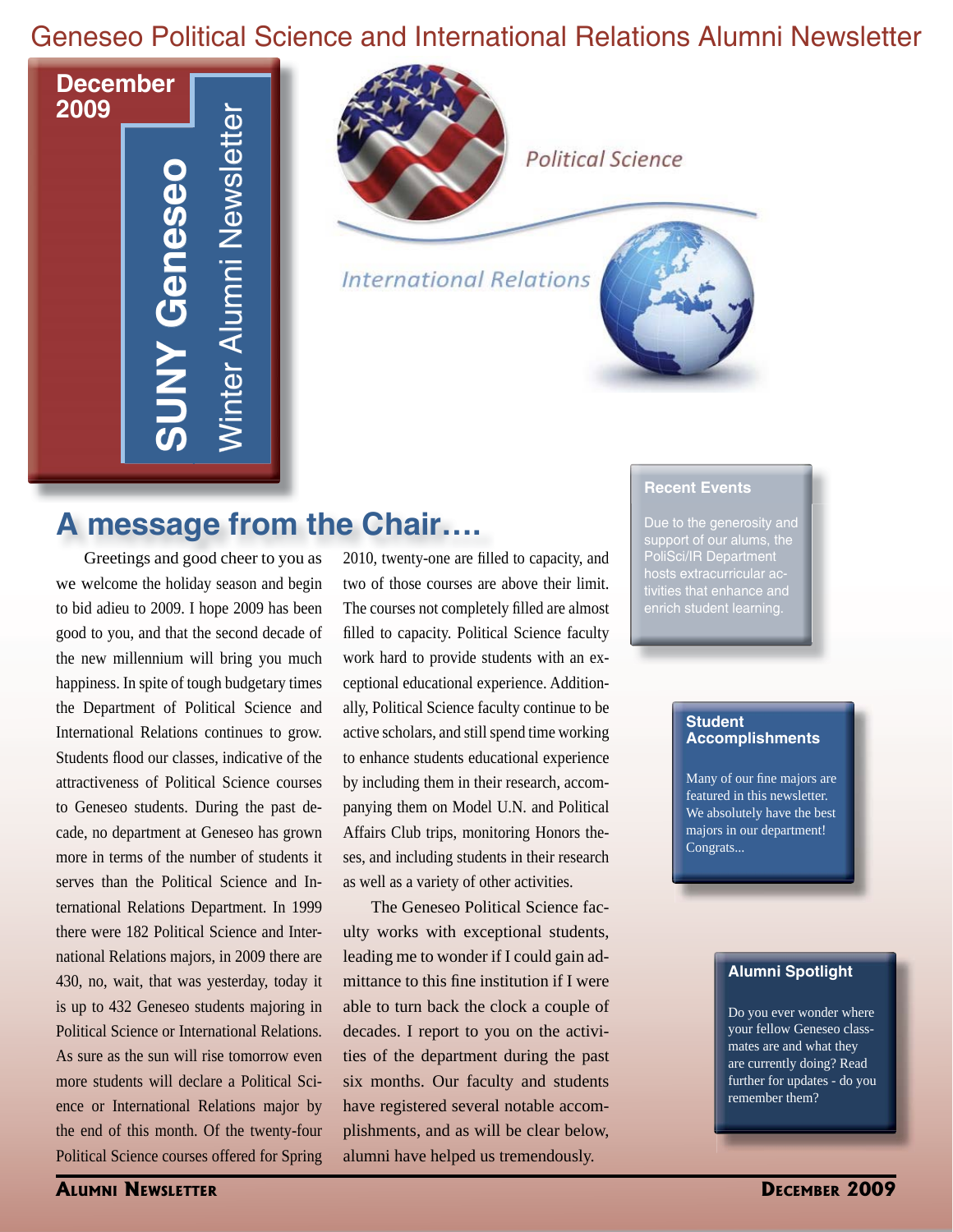# **An Internship Experience**

During the Spring 2009 semester **Zackary Aragosa '10** interned for New York State Assemblyman **Steven Cymbrowitz** of Kings County (Brooklyn). At first, Zack worked as the assistant to Assemblyman Cymbrowitz's personal assistant, a woman who worked in the Assembly for more than 30 years. About one month into his internship, Assemblyman Cymbrowitz's assistant retired, and Zack was put in charge of scheduling, attending meetings on behalf of Assemblyman Cymbrowitz, answering constituent mail, and answering questions from the district office. Now given the title of Legislative Assistant, Zack met with lobbyists, constituents, union workers, and government officials.

He was also put in charge of working on bill drafting and bill indexing to make sure all the paperwork was organized and updated; and, he wrote memos to other members, asking if they would like to serve as a co-sponsor. For a few bills, Zack roamed the Legislative Office Building trying to convince other members to serve as co-sponsors.

A Junior, majoring in Political Science and Economics; he is a member of Pi Sigma Alpha (the national honorary society for Political Sci-

ence) and is a tutor in Professor Drachman's Friendship Center program. Zack grew up in Schenectady, New York.

As part of his internship Zack completed a research paper on "Public Health versus Religious Rights: Reform for Religious Exemptions from Vaccinations." It turned out to be a pretty good manuscript, as the paper received an award for the best research paper for Albany Interns.

## **Annual Student Conference on U.S. Affairs at West Point**

**William Slack '09** was selected by the department to attend the 61st Annual Student Conference on U.S. Affairs at West Point Military Academy, from November 4–7, 2009. The theme of the conference was "Advancing as a Global Community Amidst Scarcity, Instability and Opportunity." Bill said he "found this event to be one of the most valuable and exiting experiences of my undergraduate career. I had the opportunity to interact with some of the best students of International Relations and



Political Science from around the country and the world. I also had the privilege to meet and speak with highly accomplished professionals within the foreign policy field and some leading academics."

**Continued on page 3** At the West Point Conference Bill participated on a roundtable on "Chal-



*Above – Zack Aragosa and Assemblyman Steve Cymbrowitz in the*  **well of the Legslative Office Building.**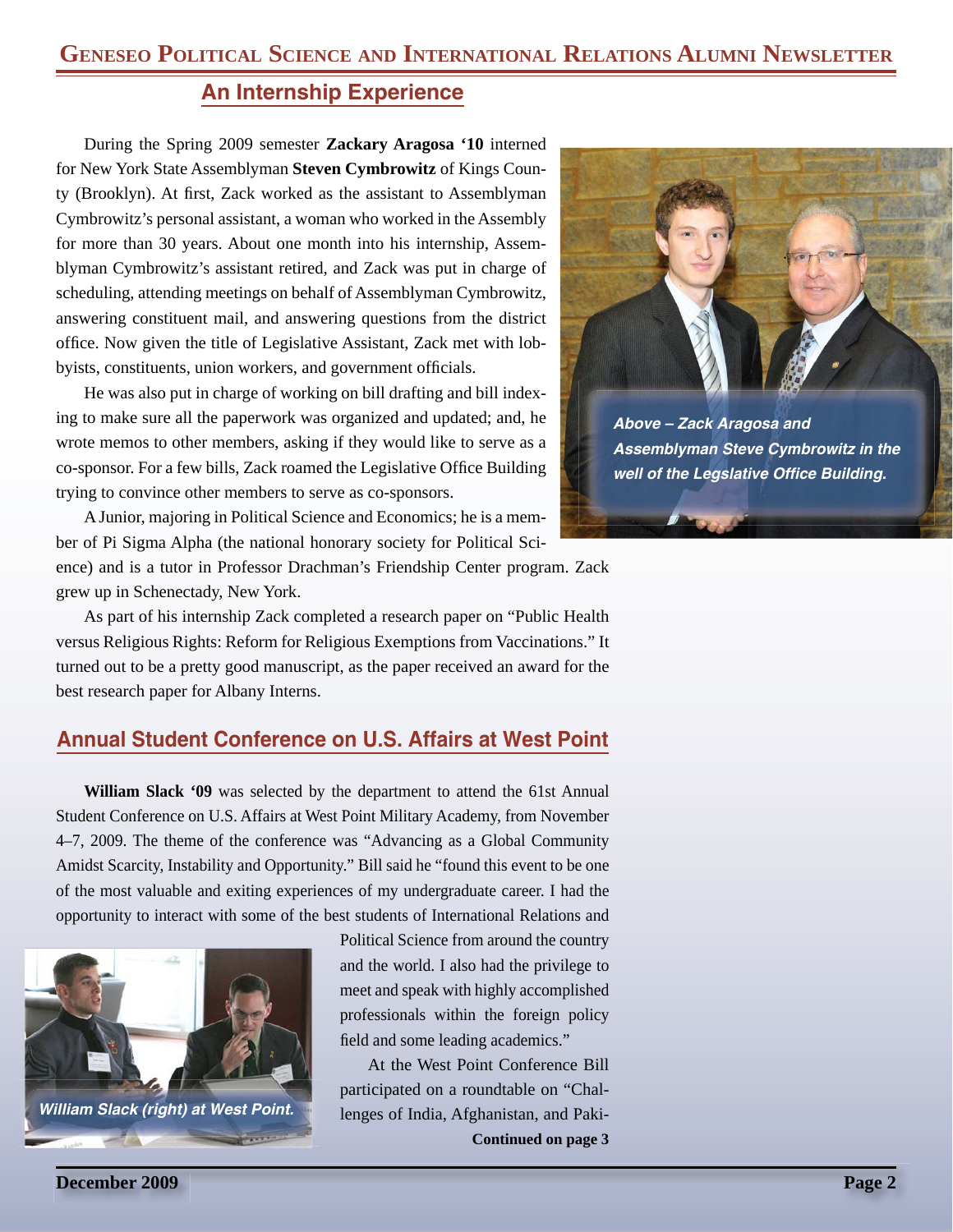## **GENESEO POLITICAL SCIENCE AND INTERNATIONAL RELATIONS ALUMNI NEWSLETTER**

#### **We're on Facebook!**

Keep up with happenings in the Department by joining our Facebook page. Look for: "The Official Geneseo PLSC/IR Students and Alums Group."

stan," one of 15 functional and regional policy groups. Along with students from those three countries, civilian students from the United States, and West Point Cadets, he worked for two days to formulate a comprehensive U.S. policy for South Asia. Topics of discussion ranged from application of counterinsurgency, regional economic integration, nuclear nonproliferation strategy, and combating the Afghan opium trade. Contributions from Geneseo Political Science and International Relations alumni covered all expenses for this trip.

A Long Island native; Bill is an International Relations major focusing on the developing world, set to graduate December '09. Already accepted into the Master's Program at the School of International Service at American University, he awaits word from other schools. Bill plans to make a career in the government intelligence field.

Bill is an Eagle Scout (with Bronze Palm) and a member of the National Honor Society for International Relations; he received training in Arabic at the Fajr Center for the Arabic Language, Cairo, Egypt. He has undertaken internships at the New York Public Defender's office in Monroe County, the United Nations Association of Rochester, N.Y., and the offices of U.S. Senator Charles E. Schumer. He currently works as a Public Safety Aide, conducting evening campus patrols in coordination with University Police.

### **Georgetown Model U.N. – by Will Labate '10**

On Columbus Day weekend, 16 members of the Geneseo Model United Nations Club and faculty advisor **Dr. Victoria Farmer** traveled to Washington D.C. to participate in the Georgetown National Collegiate Security Conference. Members shared a great experience debating in committees; ranging from the Suez Canal Crisis, Shining Path vs. Peruvian Government, Rome vs. Carthage, NATO Committee on Cyber Warfare, Indian Parliament and more. Delegates also enjoyed the D.C. nightlife,



exploring the city's monuments and restaurants. Junior **William Labate** earned a Verbal Commendation award for his work in the Roman Senate. Fun was had by all delegates both in and out of committee, in what was both an educational and exciting experience.

*Above – members of the Geneseo Model United Nations Club participated in the Georgetown Model U.N. on Columbus Day weekend*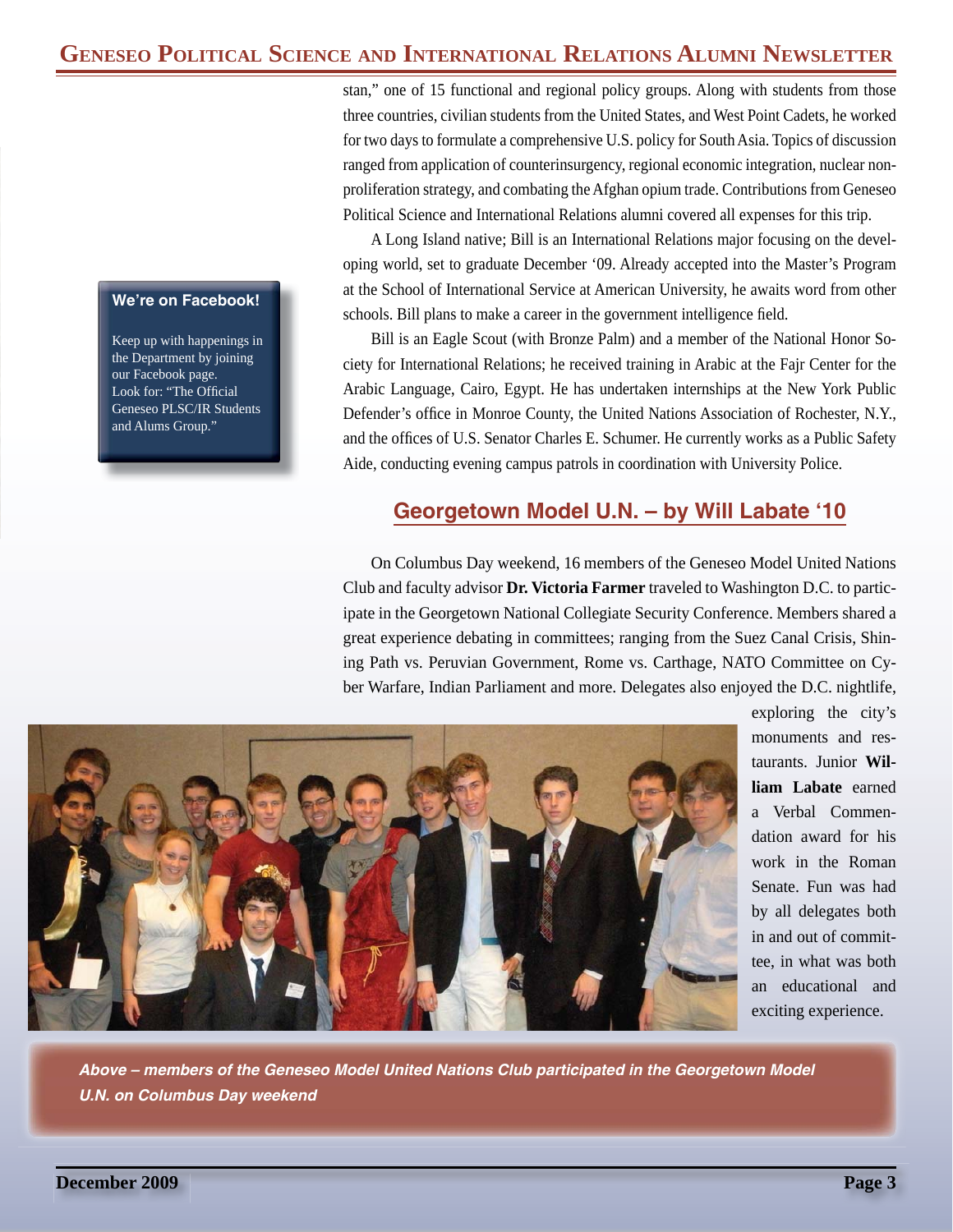## **Political Affairs Club – Professor Jeff Koch**

The Political Affairs Club and I visited Washington, D.C. from October 22nd to the 25th; the trip was supported by a \$3000.00 gift from **Kristin Graham-Koehler '91**, who also arranged our visit to the Sidley-Austin law firm. We first visited the Alliance for Climate Protection, an educational/advocacy group begun by **Vice-President Al Gore**. The visit was arranged by **Peggy Cusack '91**, Chief of Staff at the Alliance. We learned about the various activities of the Alliance, and the career paths and motivations of some of the Alliance's employees. Next, we attended a reception for Geneseo alumni at the Steptoe & Johnson law firm, which was graciously supported by **David Della Rocca '9**3 and **Jane Aschenbrenner Ryan '74**. It was wonderful to see some of my former students and meet other Geneseo alumni. We were most thankful to Jane and David for hosting the event.

The next morning we visited Sidley–Austin, a K Street Law firm near the White House, where Kristin Graham-Koehler '91 is a partner. After meeting with several lawyers and paralegals at Sidley–Austin, we walked four blocks to the White House, for a tour kindly arranged by **Jackie Norris '92**. While waiting outside, Jackie told us Marine One would soon arrive on the South Lawn to fly **President Barack Obama** to Andrews Air Force base, and that she was trying to arrange for us to be on the South Lawn to watch the President walk from the White House to his helicopter. The students, and admittedly one Professor, were excited at the prospect. About thirty minutes later, the students and I excitedly watched President Obama walk to Marine One. Immediately upon leaving the White House students began texting their friends in Geneseo, sharing the news of their good fortune.

Next we headed to the Internal Revenue Service on 14th Street N.W., where **John Pekarik '99** talked about some of the contemporary challenges faced by the IRS, and his own career trajectory from Geneseo, to American University to his current position as Director of Strategic Planning, Measures, Analysis, and Appeals. After lunch, we took the Metro to Bethesda, Maryland where **Diane Willkens '74** from Development Finance International hosted us for the second year. Diane is President and CEO of DFI, and talked about DFI's international activities and how her business has grown during the current global recession. Next

we rode the Metro to the offices of the American Planning Association, where **Tre Jerdon '04** warmly hosted us with cookies and beverages. Tre and several colleagues told us about the planning profession, their career paths, and the activities of the APA. Saturday was set aside for more traditional tourist activities on the Mall. The faculty and students were most grateful for the many Geneseo alumni who supported our trip.



#### **Alumni Notes**

**Lynne Cornish Mignemi '86**  graduated from Geneseo with a BA in Political Science and a minor in Criminal Justice. She lives in Avon, (up the road from Geneseo) with her husband, an RIT grad (we will forgive!), and three children; **Tommy**, a high school senior, **Rachel**, an eighth grader, and Natalie, a fifth grader at St. Agnes School in Avon. For the past twentythree years, Lynne has worked at the Livingston County Probation Department, eighteen years as a line probation officer and the last five as a supervisor. Lynne expresses fond memories of her professors at Geneseo, **Dr. Fasold** of the History Department, and Professors **Ed "Dr. J" Janosik** and **Alan Shank** from Political Science, Dr. Shank helped Lynne attain an internship at the probation department for which she will be forever grateful.

**Brian Jerose '94** writes: While getting my M.S. in Environmental and Resource Engineering at SUNY ESF, I started my own business partnership in 1997: WASTE NOT Resource Solutions. I am still active in that business today; I live outside Enosburg Falls, Vermont, working on projects in Vermont, New York, and New Hampshire. I work on conservation projects such as composting system design and operation, and watershed protection related to Lake Champlain. I also serve on the boards of two non-profits and participated in a state legislative study committee last year.

I believe my Political Science degree from Geneseo not only helped with my writing but improved my understand-**Continued on page 5**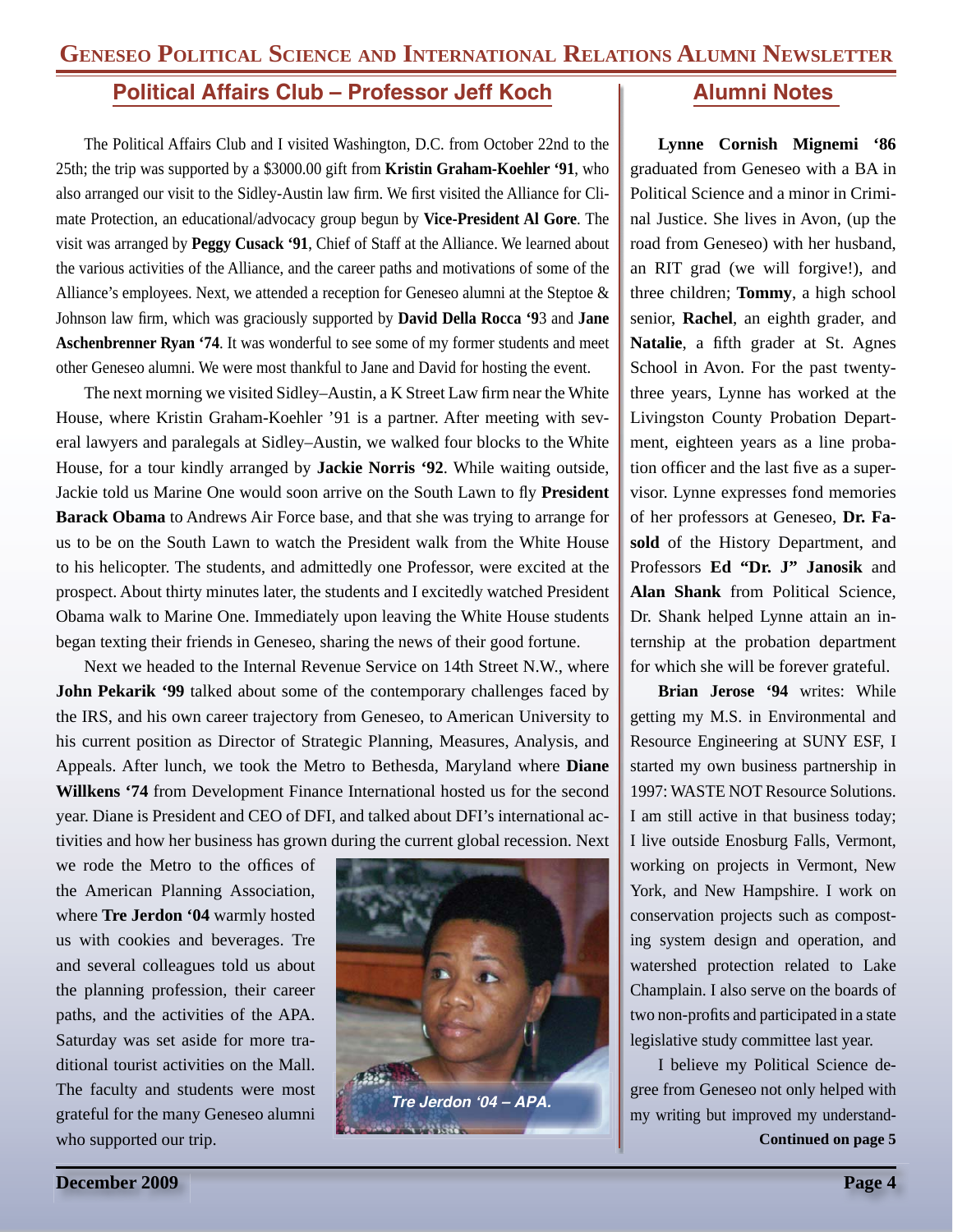#### **Alumni Notes–Continued from page 4**

ing of the layers of government bureaucracy and agency interactions (and political motivations). This helped me in developing projects, garnering agency support and providing assistance to the farmers, municipalities and other businesses for whom I work. They are often confused about where to go for assistance or how to deal with regulations in a cost-effective manner.

I live on a small farm in a small town - Fairfield, in northern Vermont near the Canadian border with my wife **Joanna** and daughters **Maya** (6) and **Lucy** (1). I hope to get back to Geneseo in the near future.

**Barbara Bilodeau '86** graduated Geneseo with a dual major in Political Science and Management Science (marketing concentration). Immediately after graduation Barbara moved to Boston, Massachusetts and worked part-time in the Survey Research Group at Bain & Company while looking for a full-time job. She did not need to look too far, however, as Bain transferred Barbara into a full-time Research Analyst job. She stayed at Bain for eight years before moving to NYC to work at a market research firm. That stint lasted only two years, as she did not find the work interesting, and was welcomed back to Bain as Manager of the Market Research Group. What began as a parttime job has grown into a successful career at Bain and Company, a Global Management Consulting firm with 40 offices around the world.

Barbara currently leads a team that consists of the firm's experts in primary research and statistical analysis tasked with setting Bain's priorities and direction on market research and statistical **Continued on page 6**

## **Combining Academics and Community Service**

The Family Leave project is an example of how Geneseo students can contribute to the community while obtaining academic credit. The Family Leave project provided three students with practical skills in public policy analysis, and built on the strong research skills of Geneseo's political science majors. **Professor Marilyn Klotz** approached the Perinatal Network of Monroe County (PNMC) with the offer to work with Geneseo students of interest to PNMC, and then identified three Geneseo students appropriate for the project. Professor Klotz served as the liaison with the PNMC, and offered a proposal for the content, structure, format, and schedule for the report, and met with the students every other week as a group to discuss progress and future goals, and often met individually with the students to discuss their particular section of the report. She read the student drafts and made edits, suggestions for additional research, and the appropriate tone for the writing. Working with the PNMC, Professor Klotz scheduled the kick-off and wrapup meetings and determined the agenda of each meeting.

**Donna Hanrahan '12**, **Miranda Van Ommeren '10**, and **Maddie Hope '11** examined maternity and family leave policies for PNMC. Donna wrote about family and maternity leave policies in industrialized nations, Miranda focused on how these policies save businesses money in the long-run and profiled several U.S. businesses with family-friendly policies. Maddie compared policies in New York to policies in American states that have requirements that go beyond those specified by the Family Medical Leave Act (as New York does). The students presented their findings to PNMC last November; Professor Klotz reported that staff members at PNMC thought Geneseo's undergraduates were actually graduate students in a Master's program.

PNMC plans to use the report in their local and state education efforts as well as part of their larger project to address racial health disparities in the Rochester region and improve overall health outcomes.

## **From Geneseo to Washington**

On November 9th, **Sean Gavin '05** and **Beth Mortenson '06** returned to Geneseo to talk about their careers in Washington, D.C. Sean Gavin is Assistant to the Chief of Staff for **Senator Kirsten Gillibrand** (Democrat of New York); Beth is Legislative Assistant to **Congressman Christopher Lee** (Republican of New York's 27th Congressional District). Sean discussed leaving Geneseo intending to pursue a career in law, but then decided to not attend law school, began working for Gillibrand's House campaign, then moved to Washington after her surprising victory. After Hillary Clinton resigned her New York Senate seat, Sean moved with then–Congresswoman Gillibrand over to the Senate.

Beth spent her last semester in Italy undertaking a study-abroad, then moved to Washington D.C. She spends much time working on legislation for Congressman Lee. Prior to their presentation at a Gold Program luncheon, Sean and Beth discussed their current work with Professor Koch, and eight students from his legislative politics during a lunch at the Big Tree Inn.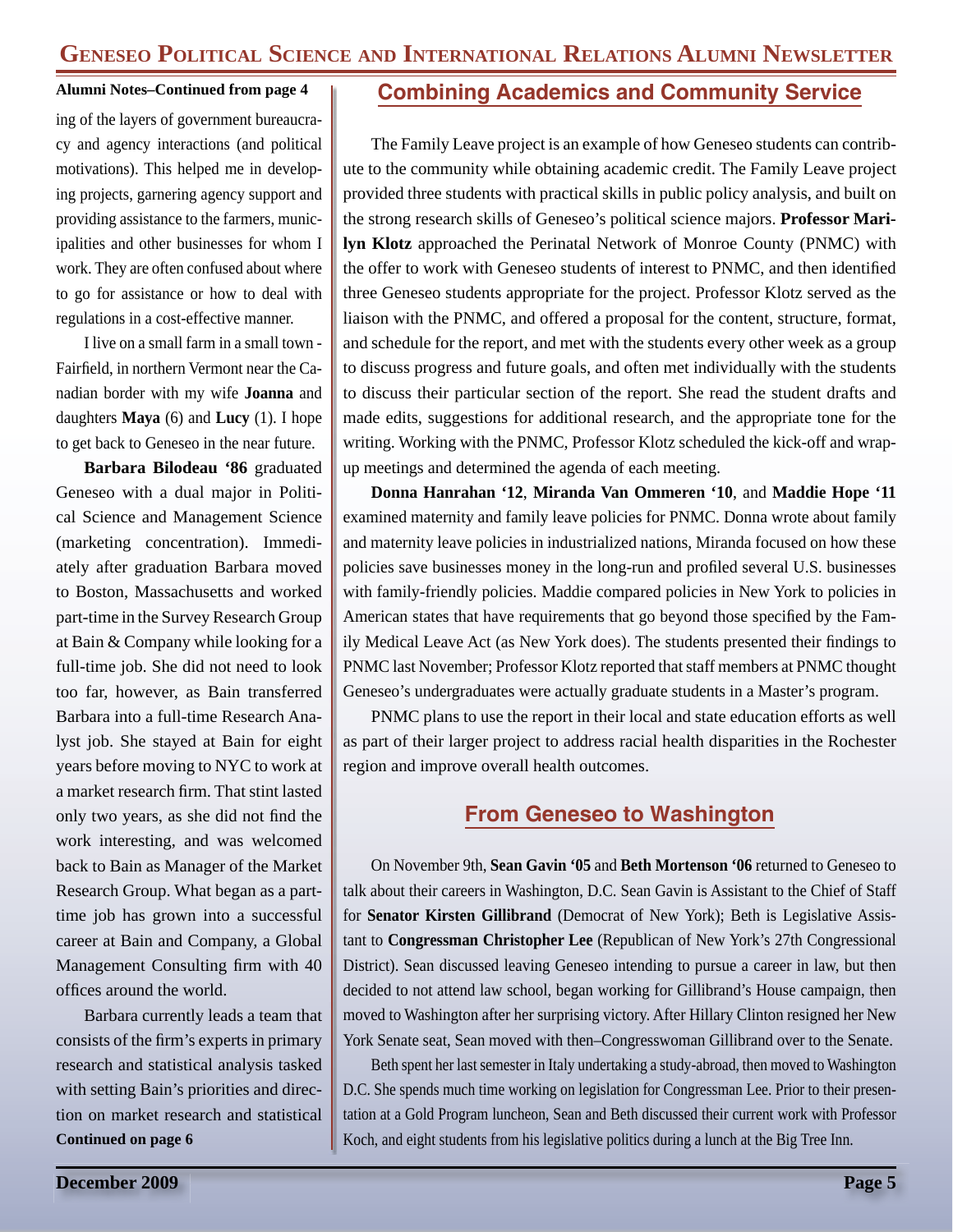#### **Alumni Notes–Continued from page 5**

analysis. They perform their work by designing and executing on-line and off-line research projects using a wide range of quantitative and qualitative methodologies including attitude and usage, customer segmentation, customer satisfaction and retention, employee satisfaction, focus groups, and market share analysis. Barbara works with Bain's partners editorial department to translate research into articles and white papers; she also manages, executes and analyzes results for Bain's yearly Management Tools & Trends project. In recognition, she received the 2001 Bain Grail for Outstanding Leadership and Development; and the 2005 Bain Global Services Managing Director Award.

Barbara says that "While my job at Bain is more directly related to my management science major, I think the Political Science major was very important in that it prepared me for the international aspects of my job as it gave me a solid foundation in understanding countries/ cultures outside of the United States."

Some of Barbara's favorite political science memories from Geneseo included **Dr. Edward "J" Janosik** hiring a horse drawn sled to take her and other students on a sleigh ride across the Genesee Valley during a gently falling snow (and enjoying several cocktails during their outing!). She also recalls spending spring break in Washington D.C. with Dr. J and the Political Science Club. She says fellow student **Bob Vogt** knew the location of the Senators' subway; where they met several Senators. Barbara says "Geneseo was incredibly important to me. The relatively small size of the college allowed me to be involved in a variety of activities, which gave me skills and confidence that helped distinguish me when I moved out into the real world. The academic foundation was also very strong. Bain largely employs Ivy League graduates, and I felt prepared to work with them when I started there right out of school."

Barbara returns to Geneseo occasion-

ally for meetings of the Political Science Advisory Cabinet or Alumni weekend (This picture was taken at The Vital



during last summer's alumni weekend).

**John Pekarik '98** graduated from Geneseo with a major in Political Science and a Psychology minor. Like many Political Science and International Relations majors, he was active in student government. He also worked with the National Residence Hall Honorary and served three terms on the executive board of the Inter-Residence Council, including one as Chairman. As a senior, John also served as Director of Inter-Residence Affairs on Central Council. An avid joiner and leader, he was active in several regional and national organizations—serving one and a half terms as Associate Director of Administration and Finance for the Northeast affiliate of the National Association of College and University Residence Halls (NACURH). He enjoyed participating in these associations immensely, especially the opportunity to travel to conferences across the country and to host two conferences at Geneseo. The year John chaired Geneseo's NACURH affiliate it was awarded National School of the Year—the first time a school from the Northeast received that distinction.

After graduation, he moved to Washington, D.C. to earn a Masters in Public

Administration at American University. His outstanding undergraduate work earned a fellowship from American. After graduation from American, John was admitted to the highly selective Presidential Management Internship program—now the Presidential Management Fellowship program. His career with the IRS began in the Electronic Tax Administration, where he worked on modernization projects, including coordination of content for the IRS.gov web site.

In 2001 John moved to the Chief Financial Officer's organization, serving as analyst and, eventually, as a front line and senior manager. In 2008 he became Chief of Budget Execution Analysis and Review.

John then went to the Appeals division of IRS, and now serves as Director of Strategic Planning, Measures, and Analysis; a senior management position, which reports directly to the Executive Director of Strategy and Finance. He resides in Fairfax, Virginia with wife **Stacy Pekarik**, a 1999 Geneseo graduate. John returns to Geneseo for alumni events and meetings of the Political Science Advisory Cabinet. He cordially hosted members of the Political Affairs Club at the IRS during our October visit.



*John Pekarik '98, speaks to students at the IRS.*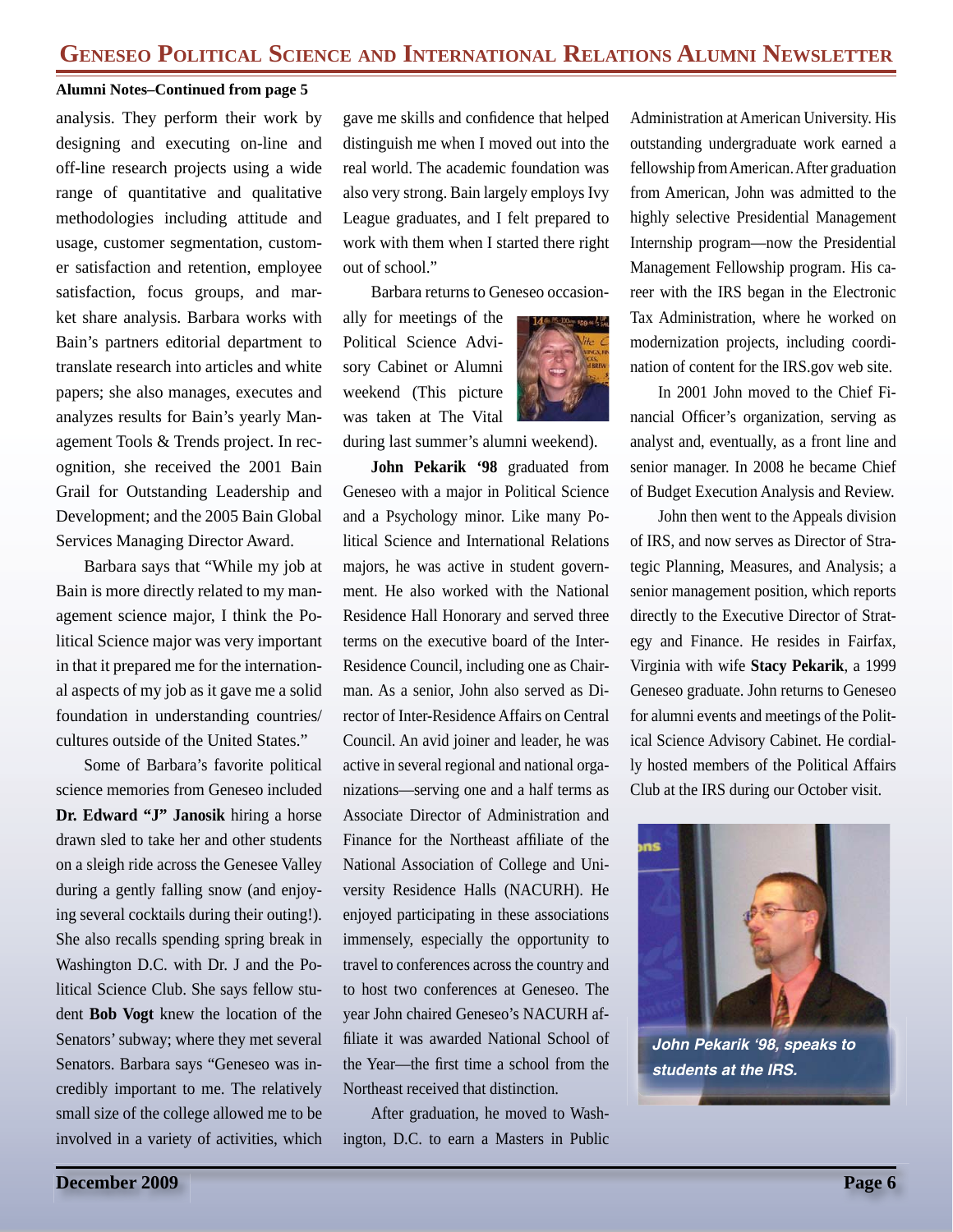After a May weekend of jubilation to celebrate our 2009 graduates, **Professor Victoria Farmer** flew to Chicago to speak on "The History of Media Governance" at a session on India and Communications Studies, in conjunction with the International Communication Association. She then spent five weeks in India, conducting research on India's new system of consumer courts, created by the Consumer Protection Act of 1986. Dr. Farmer is assisted by two undergraduate research assistants, **Elizabeth Barber**, **Chelsea Boyd**, who are helping to code nearly six hundred cases that are now online, and to examine all research to date on India's consumer courts.

While in India, Dr. Farmer gave a talk on "Democracy, Media, and Governance" at Jamia Millia Islamia, one of India's most prestigious universities. Geneseo's commitment to the liberal arts, and to international education and research, facilitated Prof. Farmer's research through a Presidential Summer Research Fellowship.

Dr. Farmer received the 2009 Geneseo President's Award for Excellence in Academic Advising. In presenting the award, **President Chris Dahl** spoke of her commitment in furthering education in the liberal arts, noting her work in Geneseo's chapter of Phi Beta Kappa, America's preeminent liberal arts honor society.

#### $\infty$

In July, **Professor Jeremy Grace** travelled to Hargeysa, capitol of the self declared Republic of Somaliland, to provide advice and assistance to the national election commission and the three main political parties regarding the democratization process there. Since the late 1990s, Somaliland has engaged in a process of democratic reform

#### **Faculty Activities**

that combines traditional Somali political mechanisms with democratic political features borrowed from other countries. The current presidential elections encountered a number of obstacles, resulting in a series of delays and producing a political crisis. Professor Grace was asked to provide assistance regarding a voter registration effort that finished in January 2009, but the results of which are contested by different Somaliland political forces.

In Hargeysa, Professor Grace worked with the political parties and the international donor supported NGO, Interpeace, to identify key technical and political challenges to resolving these issues (because of the unrecognized status of Somaliland independence, the United Nations has not been engaged to provide electoral assistance as it normally would). His report of late July is the basis for an agreement between the President and opposition parties to move forward. He will likely return to Hargeysa in November to help continue the process.

 $R$ 

**Professor Robert Goeckel** took students to Moscow on the Geneseo in Moscow program in 2008, and plans to do so again in 2010, the fourth such study program.

Professor Goeckel presented a paper entitled "Political and Institutional Issues of Lutheran Churches in Communist Systems: The Legacy of Luther with Particular Reference to the GDR Churches" at a conference in Wittenburg, Germany in October 2008, as part of the German preparation for the Luther Decade 2007–2017. He stayed an additional week in Berlin in a vain effort to escape Obamamania!

Goeckel was invited to present his pa-

per at the November 2009 convention of the American Association for Advancement of Slavic Studies and presented "Stagnation in the Baltics: Soviet Religious Policy under Brezhnev."

 $\overline{\alpha}$ 

**Professor Kenneth Deutsch** has been active in developing a new project on "American Conservative Political Philosophers since World War II" with a colleague, **Ethan Fishman**. They recently received a contract from the University Press of Kentucky. It is the hope to sort out some of the dilemmas of contemporary conservative public discourse. Dr. Deutsch will also be working on a second edition of the textbook, "An Invitation to Political Thought" co-authored with a former student, colleague and friend, **Joe Fornieri '87**. Their text is being used by dozens of colleges and universities across the country.

While on sabbatical in spring 2009, **Professor Edward Drachman** began studying the racial/ethnic and gender disparities in college graduation rates. He is collaborating in this research with **Professor Monica Schneider** of the Psychology Department. Students from both the Political Science and Psychology departments are assisting with the research.

 $R$ 

Professor Drachman also oversees a tutoring program for at-risk youngsters in Rochester, that he began seven years ago. Ten Geneseo students volunteer at a child care center one afternoon per week, helping the children with basic academic skills, and serving as important role models. Professor Drachman is also in his eleventh year of tutoring youngsters in reading in grades two through four at School 45 in Rochester.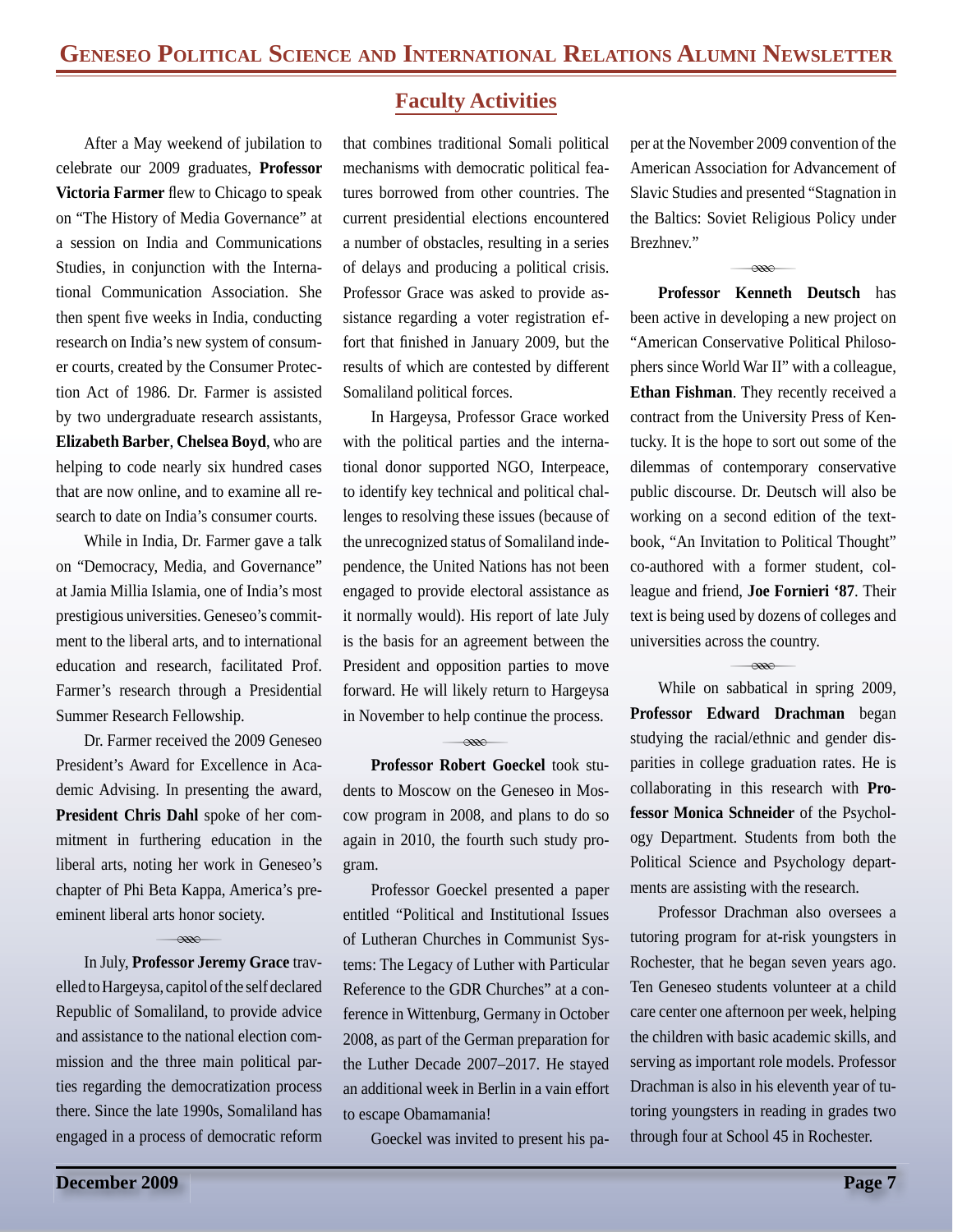# **Spring 2010 Activities:**

- **January 27th:** Michael Johnston, Charles A. Dana Professor of Political Science, Colgate University, "Wealthy Reformers, Poor Democracies, and the Mismeasure of Corruption" (rescheduled from October 28, 2009).
- **January 2010:** Model U.N. Club travels to McGill University, Montreal, Canada.
- **February 2010:** Model U.N. Club travels to Harvard University, Boston, Massachusetts.
- **March 4th 3:30 pm:** Panel presentation from Distinguished Geneseo alumni on careers in the Legal Field.
- **March 24th 2:00 pm:** Distinguished University Professor of Political Science Robert Spitzer, SUNY-Cortland: "The Politics of Gun Control."
- **April 8th 4:00 pm:** Newton 201: Professor of Government Suzanne Mettler of Cornell Unversity will lecture on the "Politics of Higher Education"
- **April 14th 4:00 pm:** location TBA: Dr. Raymond Belliotti, Chair and Distinguished Teaching Professor of Philosophy from SUNY Fredonia will lecture on Machiavelli's Ethics.

**April 20th:** G.R.E.A.T. Day.

**April 30th:** Annual Senior/Honors Dinner at the Big Tree Inn.

## **The Welles Report! – a blog**

The Geneseo International Relations Club is pleased to announce the launch of its on-line blog, the *Welles Report!* The blog will serve as a forum for students to engage in dialogue about pertinent international issues. According to IR major Tom Richards '10 who initiated and oversees it, the extracurricular nature of 'blogging' promotes discussion of international issues, such as culture, the environment, and military developments that may not be analyzed in the classroom. Bloggers are encouraged to provide unique and original commentary and develop a journalistic writing style that is accessible to all readers regardless academic background. Although still under construction, support from students is high. It is hoped to couple the blog with a publication of student essays by the end of the semester. The blog is at http://irgeneseo.wordpress.com/. Alumni interested in submitting to the blog as guest contributors, or who have a question, may contact irpublication@yahoo.com

## **Department Sponsored Fall Guest Lectures (supported by alumni contributions):**

- **September 4, Thomas Legler, Professor of International Relations**, Universidad Iberoamericana presented a lecture on "Defending Democracy in the Americas: The International Community and the Coup in Honduras."
- **October 14, Dr. William Reisinger, Professor of Political Science at Iowa University**, spoke on "Russia's Precarious "Power Vertical": How Authoritarian Regions Underpin the Current Regime

#### **November's GOLD Leadership workshop entitled**,

"Lessons On Leadership: From Geneseo to Washington" featured our own special Political Science and International Relations alumni Sean Gavin '05 and Elizabeth Mortenson '06. Gavin serves as Assistant to the Chief of Staff for Senator Gillibrand and Beth serves as Legislative Assistant for Congressman Lee.

**November 11, Dr. C. Raja Mohan,** visited Geneseo to give a talk on, "The United States and a Rising Asia". Dr. Mohan is currently Visiting Professor at the S. Rajaratnam School of International Studies, Nanyang Technological University, Singapore.



*Dr. C. Raja Mohan Lectures at Geneseo.*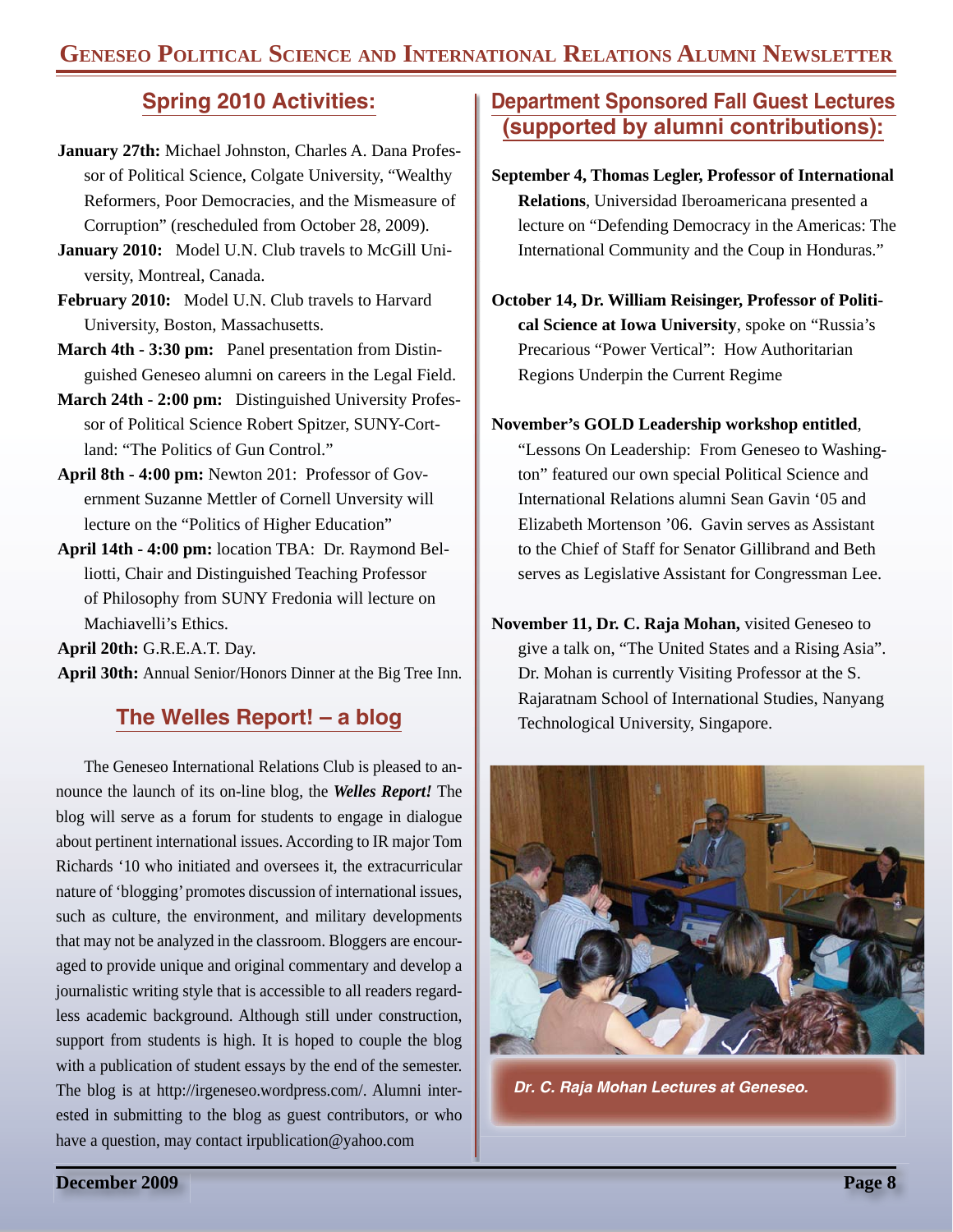## **Thank you to our supporters**

The accomplishments noted here result from the collaboration of faculty, students, and alumni. Alumni contributions support student research, student participation in the West Point Program, our speakers program, the Model U.N. club's activities, the Political Affairs Club, the department's annual Senior/Honors Dinner, the Department's Welcome Back pizza party, and faculty research. We are most thankful for the alumni who have generously supported the department by financial contributions as well as those who have hosted Geneseo students or visited campus. Below are the names of those who contributed to the department during the past twelve months. We thank you for your generosity.

| <b>Linda Aanonsen '02</b>            | Erik Goergen '02                 | Marg         |
|--------------------------------------|----------------------------------|--------------|
| <b>Courtney Abrams '05</b>           | Kristin Graham-Koehler '91       | <b>Maur</b>  |
| <b>Robert Anna '68</b>               | <b>Scott Hinman '00</b>          | David        |
| Michael Bagel '09                    | <b>Phillis Hopp '88</b>          | John         |
| Barbara Bilodeau '86                 | <b>HSBC</b> Group                | <b>Robe</b>  |
| Roger Brown '71                      | Elizabeth Hurtubise-Moloznik '83 | David        |
| <b>Thomas Catchpole '72</b>          | Kevin Hyde '03                   | David        |
| <b>Constance "CC" Christakos '83</b> | <b>Molly Irwin-Peter '79</b>     | Frede        |
| <b>Jeff Clarke '74</b>               | Hanju Jung '09                   | Georg        |
| <b>David Della Rocca '93</b>         | <b>Kristen Kugel '09</b>         | Grego        |
| <b>James Duhe '09</b>                | <b>Kevin LoVecchio '02</b>       | <b>US St</b> |
| Eli Lilly & Company                  | <b>Mary Ann Oliver '77</b>       | Catho        |
| <b>Wayne Esposito '76</b>            | <b>Andrew Otis '85</b>           | Mr. $8$      |
| Ellen Fishbein-Hensen '03            | <b>Brian McGrath '97</b>         |              |

**Margaret McGovern '85 Maureen Munroe '85 d** Murphy '09 **John & Stacy Pekarik '98 Robert Rude '74 d** Russell '87 **d Salamone '84 Frick Shellard '85** ge Speedy '71 **Gry Talcott '68 The Steel Foundation, Inc. Callero '87<sup>**</sup> **Mr. & Mrs. Michael Volino**

Please support the Department of Political Science and International Relations. When you give to Geneseo, specify that your contribution goes to the Political Science or International Relations Department General Fund.

This newsletter is also distributed through the "The Official Geneseo PLSC/IR Students and Alums Group." on Facebook. From the department's web page you can link to this group to join; membership in this Facebook group ensures you will continue to receive the department newsletter.



*Sean Gavin and Beth Mortensen visited Geneseo in November to speak about their transition from Geneso to Washington.*

Previous editions are available at: http://www.geneseo.edu/CMS/display. php?page=7748&dpt=polisci

You can help us reduce our expenses and carbon footprint, by sending your email address to polisci@ geneseo.edu We can then send the newsletter electronically in the future.

Thanks to Ed Drachman, Diane Lounsbury, and Tom "Biff" Shanahan, for help in producting this newsletter.